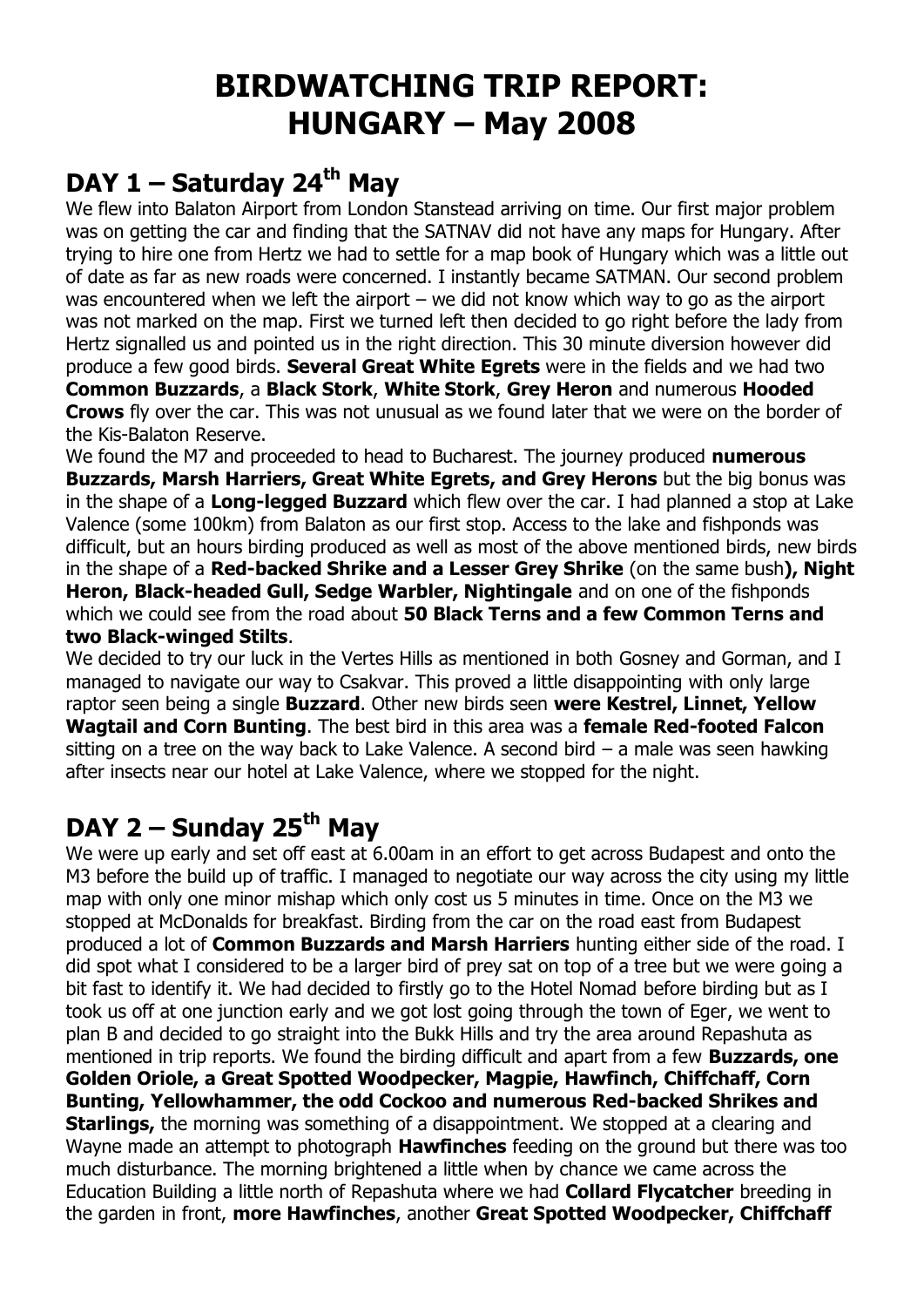**and Willow Tit** just behind the main building. Just down the road we stopped at another clearing and had a party of **Marsh Tits** to add to our list. As the day was getting on we decided to have something to eat in the restraint in Repashuta, where I can personally recommend the mushroom soup. As we ate, parties of **House Martins and Swallows** continually hawked above and the odd **Buzzard** drifted past.

After lunch we decided to make our way back to Noszvaj and check in at the Hotel Nomad and then make a decision as what to do. Just by chance we turned off the main road and took a narrow road that ran through the woods. This turned out to be an inspired decision. We followed the road for a few kilometres stopping every now and then, until we eventually came to a spot that overlooked large areas of the valley. An hour and a half birding here produced some of the highlights of the week. Within minutes a large raptor drifted over and started displaying overhead – an **Eastern Imperial Eagle**, and two **Buzzards** circled with it to give a nice size comparison. A **Goshawk** appeared above the trees in front of us, and drifted towards us – again passing over-head, and a number of **Cuckoos** called or flew past. **Jay, Redbacked Shrike, Chiffchaff and Yellowhammer** were continually in view and much too late I picked up what looked to be a large falcon, but this disappeared before we could identify it. Within minutes a **Honey Buzzard** appeared over the trees to our right and after circling for a number of minutes actually settled on the top of a not too distant tree to give excellent views. We decided to push on to our hotel and further down the same road just north of the village of Bukkzserc we had our second piece of luck of the afternoon. Passing a wet wooded area a loud noise stopped us as we drove passed. In a large hole in a tree some 20m from the road – **a young Black Woodpecke**r was calling to be fed. We stopped the car and Wayne positioned himself to photograph the young and hopefully the adult as it came back to feed its almost full grown chicks – there were at least two, possibly three birds. After an hour and ten minutes the adult appeared and settled on the tree next to the nest hole, giving me my best ever view of this species and Wayne the opportunity for photographs. Moving on we picked out a **Middlespotted Woodpecker** a little further on in the same area of woodland, and a couple of singing **Wood Warblers**.

The road brought us out of the woods just north of the village of Bukkzserc and following the map we headed to Noszvaj and the Hotel Nomad, where we were greeted by Gerard Gorman himself. Wayne set about photographing the nesting **Black Redstarts** by the main entrance, while I set about booking us in and sorting the following day with Gerard. It was during this time that he had a **Middle-spotted Woodpecker** on the fir tree next to the entrance and a possible fly by **Grey-headed Woodpecker**. A walk around the grounds before our meal produced the **Middle-spot again, Serin, Golden Oriole, Swallows and House Martins, Cuckoo, White Wagtail, Magpie, and Song Thrush** in the grounds but no sign of any Grey headed woodpeckers. We called it a day as far as birding was concerned and enjoyed an excellent meal and refreshments at the hotel.

#### **Day 3 – Monday 26th May**

A pre-breakfast walk around the grounds produced much the same birds as the previous evening with the addition of **Great Spotted Woodpecker and Buzzard.** We had planned to go along with the group Gerard Gorman was leading but due to circumstances we were unable to do so. Gerard kindly gave us a more detailed map of the Bukk area and showed us potential sights for two of our target birds – Ural Owl and Grey-headed Woodpecker, both of which could be found on a gravel track/road north of the village of Cserepfalu and signposted to Hollosteto. He also informed us that a pair of **Lesser-spotted Eagles** had been seen regularly around 9.00am just outside Noszvaj village limits. That was our first stop and sure enough at 9.01am the birds got up from the field and circled round for ten-fifteen minutes giving excellent views. We drove on to Cserepfalu and found the gravel road. Our first stop was about a kilometre up the road at a clearing where Grey-headed Woodpecker were supposed to frequent. We tried for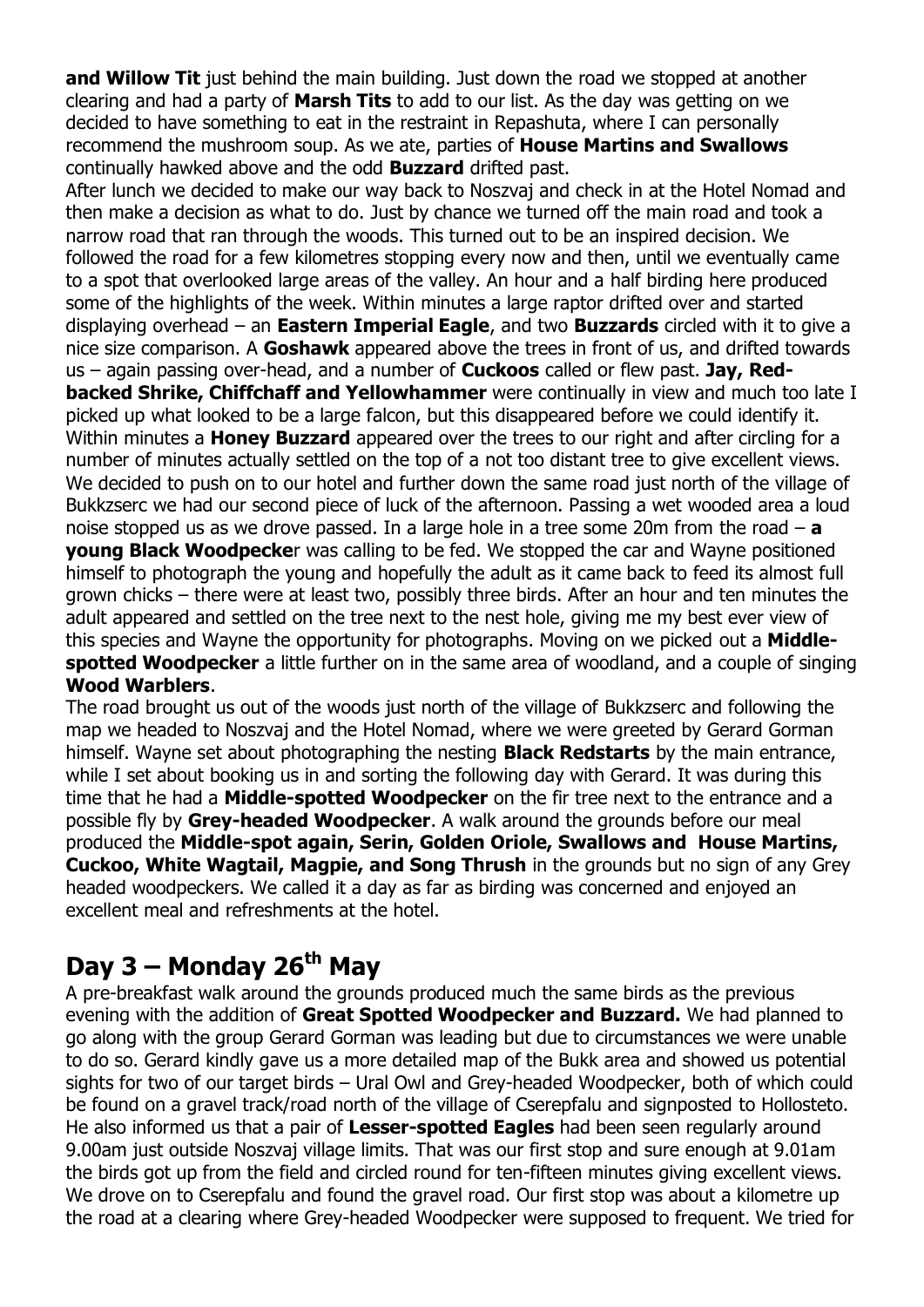about 45 minutes to call a bird from the forest but with no success, with only **Hawfinch, Greenfinch, Goldfinch, Swallows, Linnet** and the inevitable **Cuckoo and Buzzard** showing. We pushed on another kilometre or so to the first marked area for Ural Owl. Driving very slowly and stopping and listening every now and again we did manage to find some birds – **Great and Middle Spotted Woodpecker, more Hawfinches** amongst our sightings but no success with our targets. We drove further up the narrow gravel track to the second area for the Owl – near a large clearing. A large bird flew in front of us from the trees to raise our hopes but it only turned out to be a **Buzzard**. We stopped at the clearing for ten minutes and to our surprise a **Long-eared Owl** called from the back of the nearby woods. We pressed on to a third area but again with no success and finally headed for the Education Centre where we had been the day before. Gerard had told us that by following a path down into the wood from the centre it would bring us to an area where Ural owls had been seen in recent weeks. We parked and set off and met Gerard and his party returning from the site. They explained that a group of youngsters on an educational exercise had passed them making a lot of noise and they had decided to return. Undaunted we pressed on for about a kilometre deeper into the woods but to no avail. Returning to the car we drove to Repashuta for lunch.

Afterwards we followed the road we had taken the previous day and from the viewpoint we had **Buzzard, Goshawk, Cuckoo, a fly over Black Woodpecker and two Common Swifts** (the only two birds we saw in the area). Not quite as good as yesterday but it was later in the afternoon. We drove on to the Black Woodpecker nest site but the young had fledged and the hole was empty. Before going back to the Hotel Nomad we went back to the quarry as Gerard had told us his group had seen Rock Bunting in the morning. We went into the quarry and tried calling the bird out but with no success although there were several **Nightingales, Blackcaps, White Wagtails, Wren and Chaffinches** in the area. There were also several **Cuckoos** flying continually across the quarry, regularly being mobbed. (Apparently we learned afterwards we should have stayed on the track and not entered the quarry). On the way back to the hotel we had an unidentified woodpecker fly into a row of trees but it disappeared before we got out of the car. We did have some consolation with a male **Golden Oriole** sitting on the top of the same row of trees, which Wayne managed to photograph.

#### **Day 4 – Tuesday 27th May**

We were up again before breakfast in another effort to get Grey-headed woodpecker – this time around the pond area near the hotel. As you can guess we failed again but we did have some success in the 2 hours we tried, with several **Middle-spotted Woodpeckers, Lesserspotted Woodpecker, Black Woodpecker, Golden Oriole, Lesser Whitethroat, Shorttoed Treecreeper, a Buzzard being mobbed by a Sparrowhawk, Hawfinch, Nuthatch, Golden Oriole, Turtle and Collard Doves, Wood Pigeon, Magpie, Hooded Crow, Jay,** and Tree Sparrow. Apparently a Wryneck had been seen but we failed with that as well. We had discussed the rest of the week with Gerard Gorman the previous evening and instead of heading for the Zemplen Hills as planned, (and the possibility of Eagle Owl in a quarry near Tokaj) we decided to head for the Hortobagy a day early. However prior to heading south we went back to the quarry we visited yesterday evening and armed with the new information of staying on the road, we called out a male **Rock Bunting** within minutes – a lifer for me. En route to the Hortobagy, Gerard had given us a Saker nest box site on pylons near the village of Szentistvan. That was our first stop but we could not see any nest boxes. We did find a nice track that ran alongside a ditch which gave us **Great Reed, Reed and Sedge Warbler, Kestrel, numerous Marsh Harriers and Buzzards, Crested Lark and Skylark and Yellow and White Wagtails.** 

We pressed on towards the Hortobagy region and birds we saw en-route were **White Storks and a single Black Stork, Great White Egret, Marsh Harrier, Buzzard, Spoonbill and two Red-footed Falcon.** We were amazed at the vastness of the place and after a cup of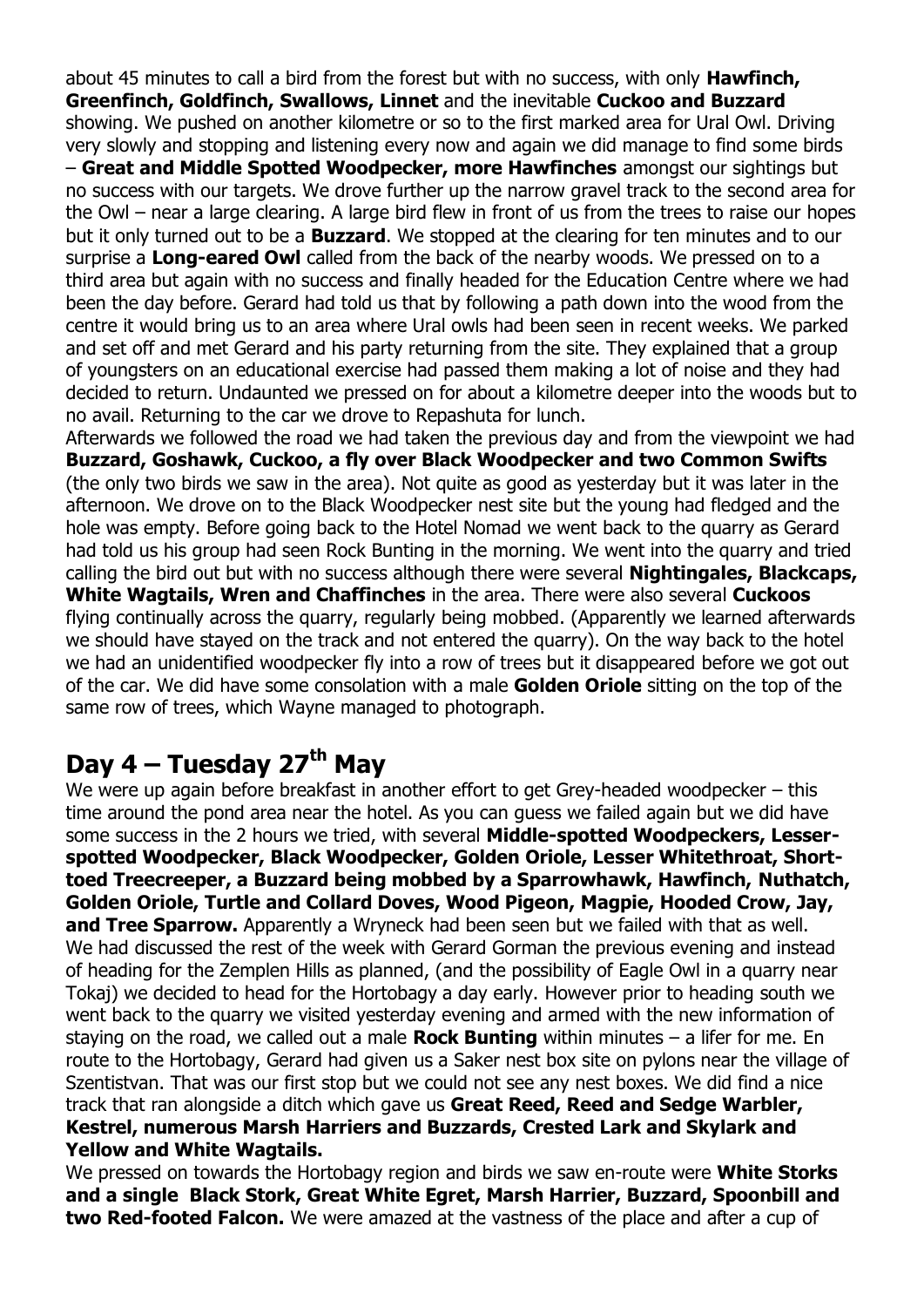coffee and a brief discussion we arrived at the Halasto Fish Ponds late afternoon. After a quick discussion with a group of Dutch birders who had just alighted off the train we followed their advice and caught the train ourselves alighting at one of the furthest observation towers. Birds were everywhere – **Grey, Night, Purple and Squacco Heron, Great White Egrets, Pygmy Cormorants, Marsh Harriers, Cuckoos, Golden Orioles and Ferruginous Duck** to name a few. As this was the last train out we did not have a great deal of time but 30 minutes scanning one of the last ponds (rather lake) gave us additional birds in the form of

#### **Cormorant**, **Whiskered and Common Tern, Pochard, Red-crested Pochard, Great Crested Grebe, Bearded Tits, a single Penduline Tit, Savi's Warbler, Bittern and a single flyby Collard Pratincole.**

We got the train back and decided to make our way to our Hotel – The Vas-Kasteley (the Hungarian equivalent of Fawlty Towers) in the village of Kasteley. When we arrived nobody was to be seen, so we spent an hour on the northern road between Tiszacsece and Balmazujuaros but despite seeing good numbers of **Buzzard and Marsh Harriers**, failed to produce any new birds. We returned to the Vas-Kasteley where we were met by the owner Sandor who showed us our room and then took us to the stables (converted to an eating area) where we again encountered Gerard and his party. We went to bed with the sound of **Little Owl** calling nearby.

#### **Day 5 – Wednesday 28th May**

We were up at 5.30 to bird in the large garden area of the Vas-Kasteley. Wayne had thought he had heard a Grey-headed Woodpecker calling – played its call so many times he must be hearing it in his sleep. However it was not to be, but we came up with an impressive garden list in the next couple of hours **– 4 Bee-eaters, nesting White Stork, House Sparrow, Starling, flyover Night Heron, Marsh Harrier, Song Thrush, Red-backed Shrike, Blackbird, Goldfinch, Chaffinch, Greenfinch, Great Spotted Woodpecker, Hawfinch, Golden Oriole, Collard Doves, Wood Pigeon, House Martins, Swallows, Hooded Crow, Jay, Magpie, a single Sand Martin, and we heard Wryneck and Green Woodpecker in the wood behind the hotel.**

After breakfast we decided to try the northern road again for a couple of hours before moving on to the fishponds. Turning from the hotel approach road towards Tiszacsece we noticed a track leading to some small fishponds. There was not a great deal on the ponds – **Great White Egret and 2 Little Egrets** but driving down a track beside the ponds we had **Skylark, Crested Lark and Corn Bunting** and heard calling **Quail.**

On the northern road, **Buzzards and Marsh Harriers** were numerous and it was not until we were near Balmazujuaros that we had our first new birds a **male Montagu's Harrier and two Lesser Grey Shrikes**. After getting bottles of water in Balmazujuaros, we travelled back along the road and a noticed good numbers of large birds land in the distance to the north of the road. Travelling down a farm track we scoped the birds which turned out to be a party of **40+ Common Cranes.** (Gerard's group had a pair of Long-legged Buzzards mating just off the road the same morning).

We drove to the Halasto Fishponds with the plan to walk out and get the train back later in the afternoon. This allowed us to bird more comprehensively and have access to the observation towers on the way out. Birds seen yesterday were all again in evidence but the most productive sight was from the  $2<sup>nd</sup>$  tower. Birds were everywhere and it was difficult to know where to focus. The second tower overlooks the "pond" that has a large breeding colony of **Blackheaded Gulls (and apparently a few Mediterranean Gulls),** and from here we had exceptional views of **Bearded and Penduline Tit.** I managed to scope a **Penduline Tit** at about 20m collecting nest material from a bush behind the tower. New species also added were **two White-winged Terns and Little Bittern,** and we also had good views of **Savi's Warbler and Great Reed Warbler**. It was from here that we had our only **Little Egret** (apparently not so common) seen at the fishponds. After an hour or so two other birders made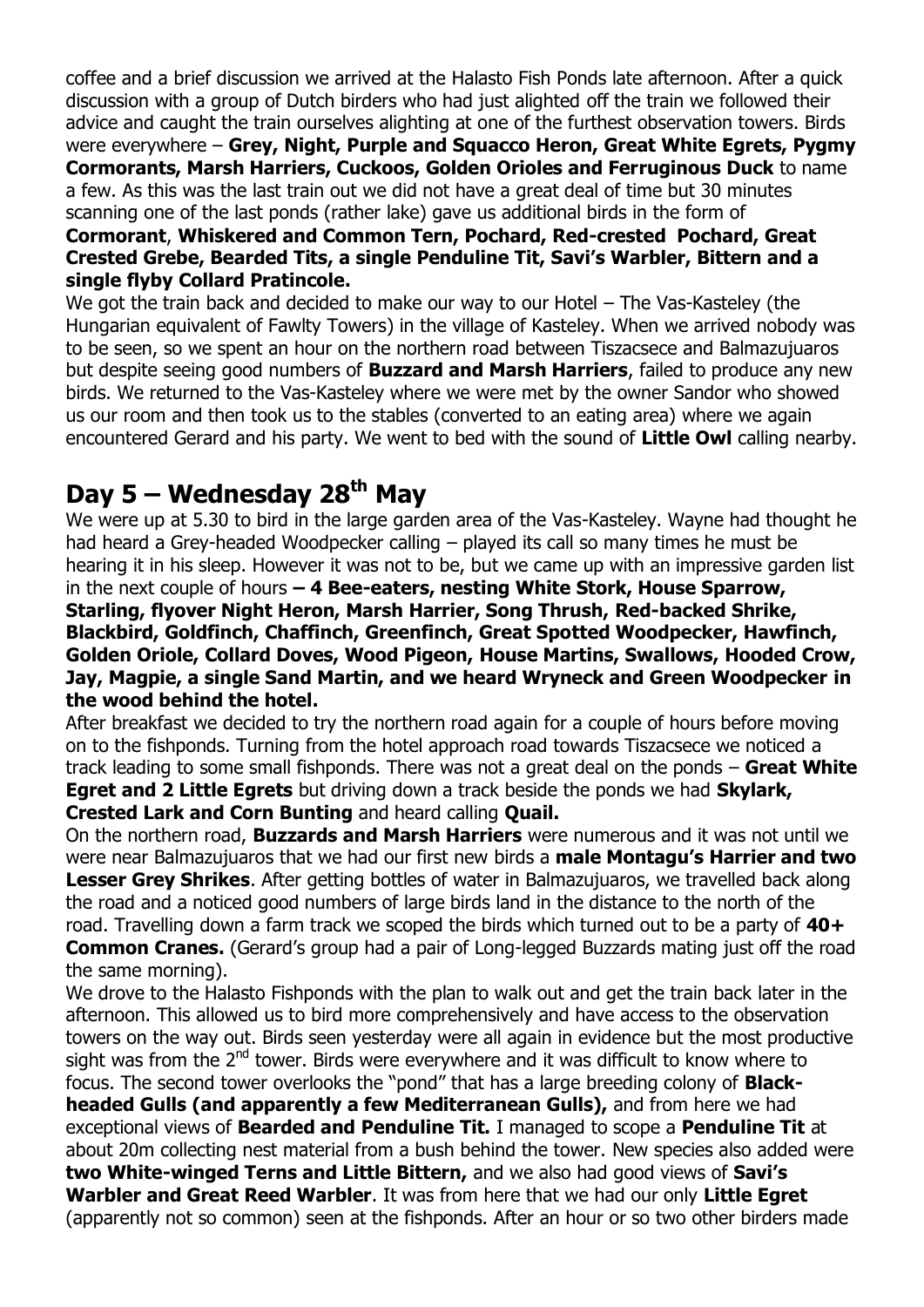their way to the tower, one was a hired guide and the other a gentleman we had met in Poland last year – small world. I talked to the guide – an extremely knowledgeable man who is involved in the Bustard project and was enquiring about the possibility of **Moustached Warbler**, when one started singing in front of us. Sadly despite singing several times we were unable to get a sighting. We walked to the last observation tower as we had been told that both Red-necked and Black-necked Grebe were breeding on the last "ponds" but we only managed to see good numbers of **Great-crested Grebe and a distant pair of Black-**

**necked Grebe.** Birds on the last lakes and those flying overhead were numerous but we did not add any other new species. We caught the last train (16.20) back.

It was now around six o'clock in the evening and we decided to try our luck south of road 33 and took the road opposite the entrance to the Halasto Fishponds. After a kilometre or so we passé two smaller fishponds on either side of the road, and turned left by some silos onto a track that ran along the bottom end of one of the ponds. Down this track we found a hare sitting out in the open and Wayne spent the next 45 minutes photographing it. During this time the usual suspects of **Marsh Harrier, Great White Egret, Hooded Crows, Red-backed Shrike and Cuckoo** were seen and we managed to add a new bird to our list in the form of a **Hobby**, which apparently is not a common bird in the Hortobagy region. At around 7 pm we headed back to the Vas-Kasteley and on the way had **5 Red Footed Falcons** hawking for insects at the Ohat Fishponds **and 2 Spoonbills** flying over quite near the hotel.

## **Day 6 – Thursday 29th May**

We had a lie in this morning and after breakfast we headed to Hortobagy village to meet our guide for the day – Zsolt, one of the Hortobagy park rangers. We discussed plans for the day and it seemed that the best idea was to be a form of "mop up" in trying to get the birds we had not seen in the area. Our first port of call was back to the Halasto fishponds in an attempt to get Moustached Warbler. Birds in evidence were much the same as previous but walking out to the second observation tower Zsolt stopped by the water buffalo area and picked out a singing **Bluethroat** and standing on the bank was a single **Common Crane** (according to Zsolt this was an unusal bird to be seen around the fishponds). We also had a flyover **Glossy Ibis** (one of the few in the area) and two more **White-winged Terns**. At the tower the **Penduline and Bearded Tits, and Savi's and Reed Warblers** were again in evidence, but there was a strong breeze which made things difficult. The net result was that **Moustached Warbler** was heard again but like yesterday, not seen. On the walk back we picked out a singing **Savi's Warbler** at the Buffalo area.

We headed east and turned off the 33 Road towards Stentistvan. After a couple of kilometres we pulled off the road and observed the **Saker** nest box on a nearby pylon. The nest box was occupied by two chicks and the female was also sat at the side of the box. The male paid one visit during our time there and was harassed by two **Kestrels**, giving a nice size comparison. Just before we left the female took off and flew directly over our heads.

We then went back to Hortobagy village for a coffee at the inn next to the visitor centre. Just before we were about to set off again Zsolt heard a **Syrian Woodpecker** call from the area of open land opposite and the bird gave us obliging views at the nest site in one of the trees. In the afternoon Zsolt took us to a **Bee-eater and Sand Martin** colony and in the same area was a large **Red-footed Falcon** colony in a small wood just to the west. On route to the wood was a hide that overlooked a dried up marshy area which gave us **Lapwing and Redshank, and a Roller** which was sat on a nearby post. Wayne spent about 45 minutes photographing the falcons in flight before we set off south on the road opposite the Bee-eater colony to the protected areas for Great Bustard and Aquatic Warbler. It was late in the afternoon when we drove down a farmland rack to a raised mound which overlooks grassy plains where we had distant sightings of **3 Great Bustard** heads and necks (the grass had grown too high), and a hunting male **Montagu's Harrier**. Driving further south we added two **Lesser Grey Shrikes**,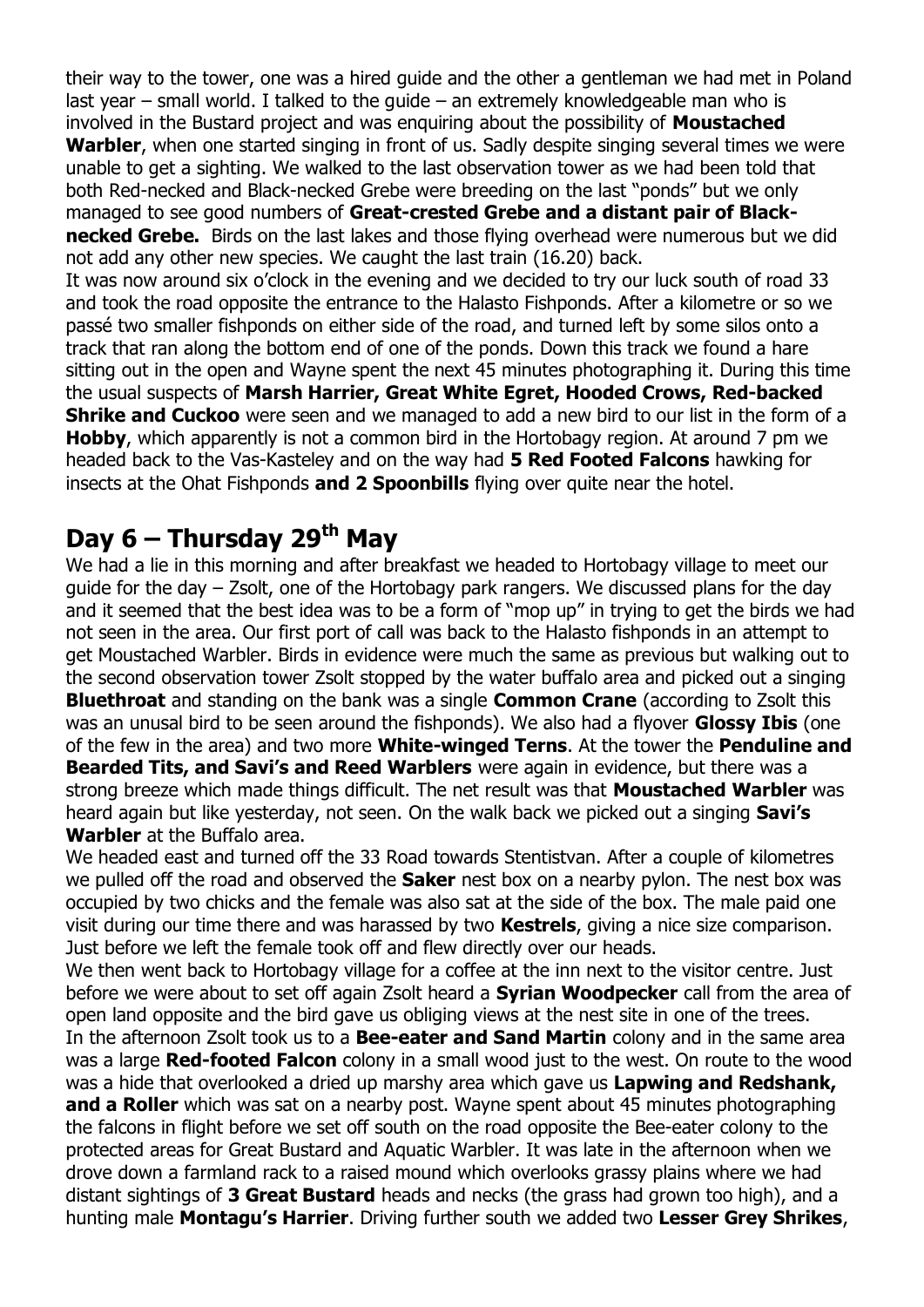before we again drove down farm tracks to the Aquatic site. Within minutes here an obliging singing and displaying **Aquatic Warbler** at a distance of some 30 metres appeared in front of us. This gave exceptional views and although several other birds were heard or seen in our time here they were all more distant. Walking back to the car we added a new bird – **Curlew**  and driving back disturbed a **Purple Heron** from a ditch which flew in front of the car, and also had two more flyover **Spoonbills**. We dropped Zsolt off in Hortobagy village, had a cup of coffee and headed back to the Vas-Kasteley for our evening meal.

# **Day 7 – Friday 30th May**

In my pre-planning I had not decided upon a definite plan of action for this our penultimate day. Both Wayne and I need Grey-headed Woodpecker to complete our set of European woodpeckers. We had debated going back to either the Bukk Hills or trying the Zemplen area but Gerard Gorman had advised us over our evening meal to try Lake Tata. This made sense for two reasons – one it would get us west of Budapest giving a shorter drive to Balaton and two, the wooded areas around the southern and eastern sides of the lake were more accessible for birding. He had also given us information which turned out in my opinion to be the highlight of the week – a site for both Eastern Imperial Eagle and Saker on the M3 motorway. We set off a 6.30 in the morning and following Road 33 soon hit the M3 and travelled west. Near the village of ADALS is an OHM petrol station situated on both sides of the carriageway, and it was here where he had advised us to stop. We had a cup of coffee and were leaving the café when right on cue I noticed a large shape drift by over the opposite side of the carriageway. It landed on the first pylon south of the motorway – **Eastern Imperial Eagle** and by walking to the end of the car park area we were treated to views of the bird at less than 100m. Wayne got a little nearer by climbing the bank of the crossover road and managed to get several good photographs of the bird – brilliant!! The saker site we were told, is on the opposite side (north) and although a large bird was sitting on the seventh pylon from the road it was too distant and we were looking directly into the sun to correctly identify it.

Extremely pleased with the early morning work we set off for Tata and although we hit Budapest at the wrong time I managed to navigate our way onto the M1 with no real problem and we were on our way north west. We arrived at Tata at around 10.30 and firstly found somewhere to stay for the night. Our first stop afterwards was to bird what we thought was the southern end of the lake. However, we actually were birding the fishing lake south of the main lake, which we later discovered by accident. This was no great problem and a 90 minute walk produced 5 species of woodpecker – **Great-spotted, Middle-spotted (the most common), Lesser-spotted, Syrian and Black.** The views of the **Black Woodpecker** were even more exceptional than in Bukk. Wayne spotted a single bird on a tree trunk at the southern edge of the lake and called it out. It flew to the edge of the trees and then over our heads to sit for some 30 seconds or so on a dead tree (10m from us) in the water on the edge of the lake, before flying back into the woods – the second brilliant experience of the day. We walked around the whole of the pond but sadly no Grey-headed woodpecker, but we did add **Wren, Short-toed Treecreeper, and Nuthatch** to our day list. Having completed a circuit of the pond we were sat outside a café having a drink when another **Black Woodpecker** flew over our heads.

We returned to our accommodation (a very nice pension) and took a couple of hours break before deciding on our next course of action. Around 5 0'clock we decided to try the Gerecse Hills north of the lake. After a few minutes we drove past a large body of water (different from the fish pond) and realised that this was actually Lake Tata. We continued on the road into the hills for a few kilometres but on having a flyover woodpecker, (we differed on identification!!) we returned to Tata. We parked somewhere near the middle of the lake on the east side and walked south. Again we had **Great-spotted and Syrian Woodpecker, Nuthatch, Shorttoed Treecreeper, Cuckoo, our first Spotted Flycatchers, and heard a Black**